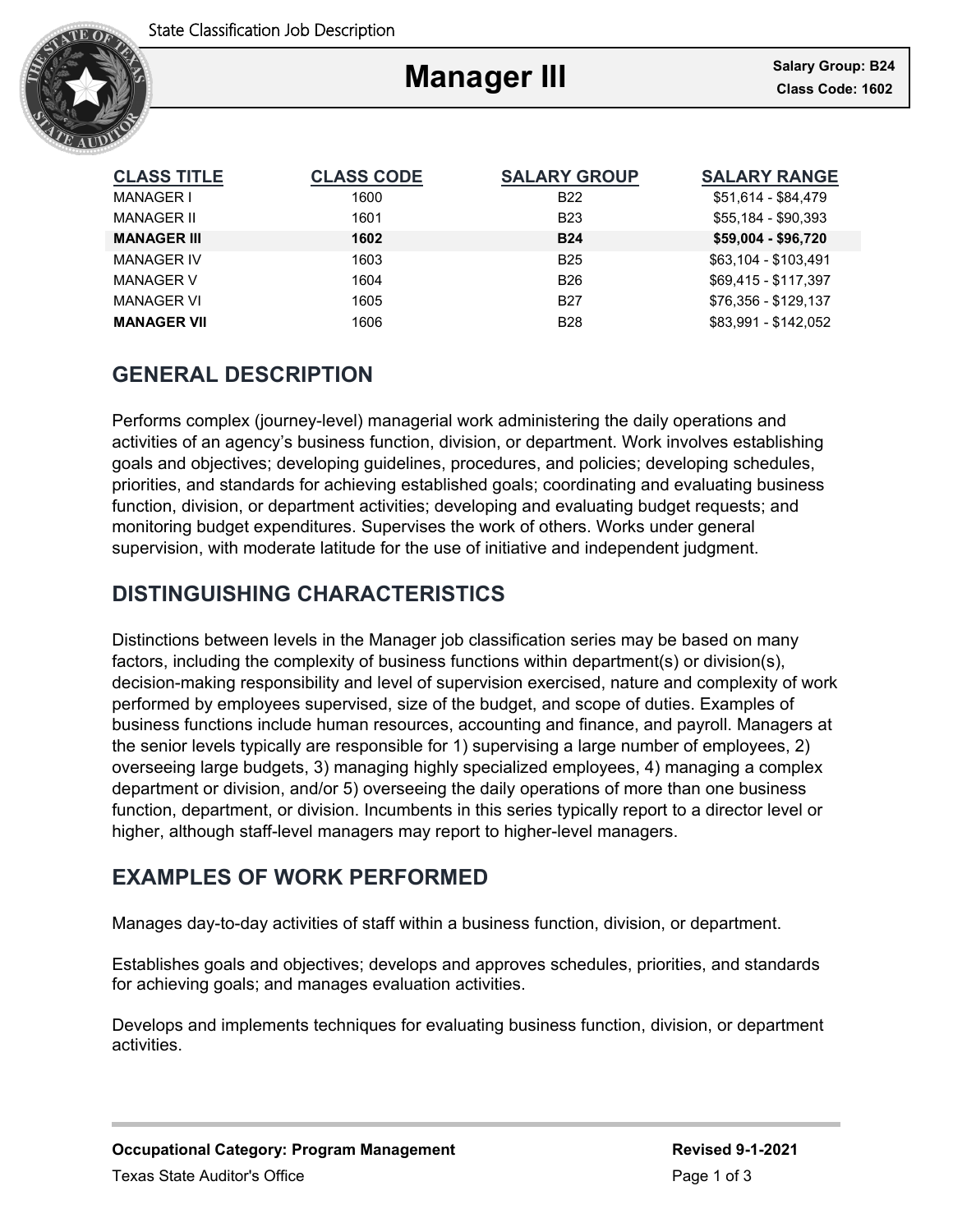Develops and evaluates budget requests, monitors budget expenditures, and makes adjustments as necessary.

Plans, develops, implements, and evaluates policies and procedures; and monitors compliance with policies and procedures.

Prepares management and productivity reports; and reviews and approves documents and reports developed by employees to ensure professional quality and appearance, appropriate content, consistency, and responsiveness.

Identifies areas of needed change and makes recommendations to improve operations.

Provides technical expertise and guidance regarding questions related to the business function, division, or department.

May plan and develop a budget for a business function, division, or department.

May confer with executive management to develop strategic plans and long- and short-term goals for the department.

May manage the preparation, development, review, and revision of legislation.

May oversee special investigations, program analyses, research studies, and internal audits.

Supervises the work of others.

Performs related work as assigned.

### **GENERAL QUALIFICATION GUIDELINES**

### **EXPERIENCE AND EDUCATION**

Experience in the management of a business function, division, or department relevant to the assignment. Graduation from an accredited four-year college or university with major course work in a field relevant to the assignment is generally preferred. Experience and education may be substituted for one another

#### **KNOWLEDGE, SKILLS, AND ABILITIES**

Knowledge of local, state, and federal laws and regulations relevant to a business function, division, or department; and the principles and practices of public administration and management.

Skill in using logic and reasoning to identify the strengths and weaknesses of alternative solutions, conclusions, or approaches to problems; and the use of a computer and applicable software.